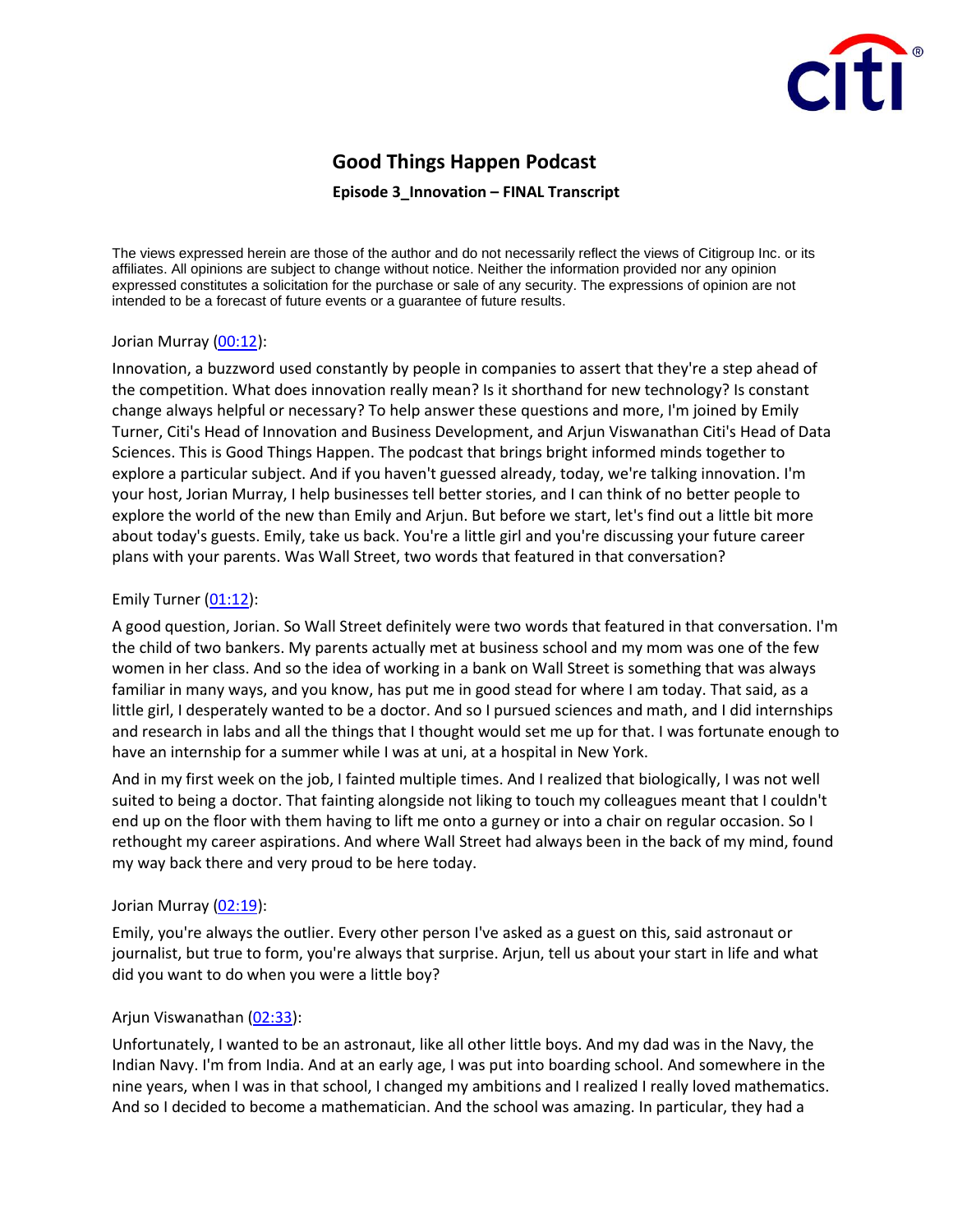

fabulous series of math teachers over there. And I think that's why I have this lifelong love of mathematics. So, at that time, I didn't even know what Wall Street was, I did a degree in math, then I came to Oxford and did a degree in computer science, which is really more math.

And there one of my seniors slash mentors worked at Lehman Brothers. And when I was deciding what to do after university, he said "Why don't you just come down and do the interview?" And at the interview, as it happens, I was very lucky to meet somebody who is my current manager, extremely smart mathematician, and very famous in his own right. And at that point of time, I realized that I didn't really want to go into academia or go into theoretical computer science or tech. I'd never really understood the variety and the speed of problems in Wall Street. So I really thought that was a place for me and joined Lehman and haven't looked back.

#### Jorian Murray [\(03:52\)](https://www.rev.com/transcript-editor/Edit?token=xI0JV2uhVIycz4vO-iMGg1QIP1362_gPPoMT88c9h5s8wJVHI4j3mCiyE1TzxA_4dYZYrZtNXLEEWDlvBybI2gMKQdQ&loadFrom=DocumentDeeplink&ts=232.07):

Emily and Arjun, you work together very closely, I know. But you are also people who are the first in your roles at Citi. So Emily, when you were first given the role of Head of Innovation, you had a blank sheet of paper. Where did you start?

# Emily Turner [\(04:07\)](https://www.rev.com/transcript-editor/Edit?token=6mNzdMu9pFx6W8BQugbwNH9oTLqd4vfnoo2Pt4qeebL1C58aCf0qWujpCDZgC7NrXTLfbEuWfnYtuDDr8lWT4-pMdDU&loadFrom=DocumentDeeplink&ts=247.8):

First of all, I was extraordinarily grateful and excited about the opportunity. I think it wasn't the first time and it hasn't, it wasn't the last time at Citi, that I've been the first person in a job that said, you know, extraordinarily excited, because at the time, Citi had a very strong practice in venture capital investing. And I was brought in to that team to effectively take some of what we saw in the outside world in startups and some of what we had from great ideas inside the business to create an incubator for new products. And I was sitting, Arjun I can't remember if we were next to each other that time or maybe just a few feet away, you know, is one of my key collaborators, finding new ways to add value to our business, to our clients was all that I wanted to do. And so for me, it was where I was able to make the most exciting and interesting parts of my job, my entire job.

#### Jorian Murray [\(04:55\)](https://www.rev.com/transcript-editor/Edit?token=ecIccn0tGFVkKESK1WrZXBILo9WdxZ4mNsA48m_uocHtlJC4vJx-fpTJgWJkP4bEvWQNIgScah2ilsb9MH1YBr4X29s&loadFrom=DocumentDeeplink&ts=295.05):

Arjun, as Emily said you've already worked together before. Tell us about what your job is now as Head of Data Sciences and that was a blank canvas. Was it for you? Or was it clearer cut, what you were going to be doing?

#### Arjun Viswanathan [\(05:06\)](https://www.rev.com/transcript-editor/Edit?token=ofgzoxPGmIwqL2SMvvacejQ6-fuHTCBwo4e7Yg03_saQD6hdLWBKAqFNzpwUwY8gY7-w9NwT03jpwVn6wTH6Z5pNnQo&loadFrom=DocumentDeeplink&ts=306.82):

So as Head of Data Sciences for the markets part of Citi, which is part of the investment bank, my mandate really is to use all our data and all our math to make us better, which primarily means more revenue in a compliant way, but also better ways to service our clients, more optimal use of our resources, and just trying to supercharge our colleagues really, with new methods and new tools. Prior to doing this role for all of markets, I actually did it for the rates business within markets in Citi. And when I got that job, it was really a blank canvas then. I ascended to the global markets role when my immediate manager ascended to co-head global markets.

So eight years ago, which is when I first met Emily, I think that's when it was really a blank canvas. The idea of a firm wide data scientists didn't really exist in financial services back then. It's a little bit like being a doctor, to use, Emily's original career choice. A doctor in a city full of people who are all suffering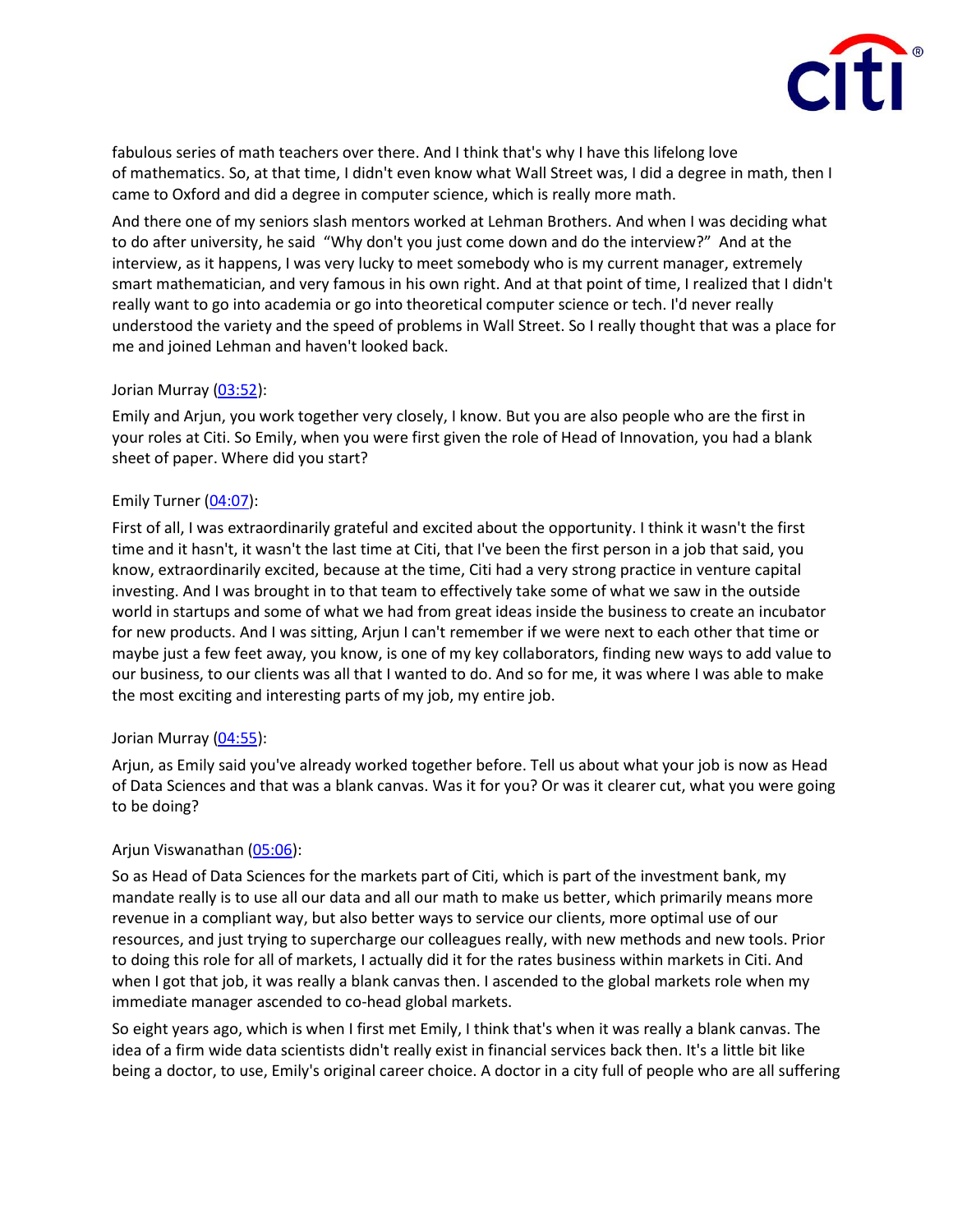

in some way, and you look around you, okay, I can help you, I can give you something for that broken leg or that giant splinter in your eye. And that's what I love about my job.

## Emily Turner [\(06:13\)](https://www.rev.com/transcript-editor/Edit?token=Ycu_yCH_bq29Qk1q-_Gmc-la_OgApAX9_3T0jMmdD2hPlHg42pV-yf5sRMGK9dVk0HwwAB3VxjjT-EpNNSxgFPhXBYs&loadFrom=DocumentDeeplink&ts=373.73):

I remember Arjun when you joined, and now it seems to not fit at all, but I remember when you joined a bunch of people described your job using money ball and baseball as the analogy because of how your role would fit into Citi, sort of people don't understand. And now, it's almost like oxygen, right? If you didn't exist and people like you didn't exist, I don't think we would know how the company would run. And it's just second nature to us using data in a different way to solve problems. Being very hypothesis driven, is just how we work. It's not some new thing.

# Jorian Murray [\(06:42\)](https://www.rev.com/transcript-editor/Edit?token=YL4krZLT7HPixQwKVG5qGi3xPUQJxqBo0ngX6x17zGsI0dxKXVt3c3c3_2ANcEAiBFgTMMQinSNkp9cfC3rsbIAboZQ&loadFrom=DocumentDeeplink&ts=402.12):

Data, technology and innovation are three words that are so overused in business and they're all a bit abstract for me. I don't know about you, but they get thrown around, and too often, if I'm really honest, people use them to just kind of fillers in sentences. So I'd love to get both of your views - starting with Emily – on what does innovation mean? What does it mean to you in your everyday job?

# Emily Turner [\(07:03\)](https://www.rev.com/transcript-editor/Edit?token=ryYetONU4x2kLJuMXgdYODHuPpOQeGp-P5s_Mt6lbvfs1ZfKuoUad_9qXHGTM1cRGXXKXnA-LfO6rpHgr_JzEjSPVks&loadFrom=DocumentDeeplink&ts=423.45):

Yeah, great question. So to me, I take a very broad view on what innovation means. Your description there really resonates - it means everything and sort of nothing and probably different things to different people. For me, innovation is synonymous with change. The real important point, though, or what good innovation looks like in particular is, it's about doing. So innovation isn't just about ideas. It's about how you bring those ideas to life in a way that ultimately the end user, the end beneficiary, the client gets value out of that work. And it could be from, to your point, you know, something on the what side, like a new technology? Be it data science, Blockchain, something like that. Or it could be in how. So it could be just applying new ways of working to how we get it a, you know, an answer. And then really using, essentially a scientific method to test and learn as we go. But none of it matters if you don't actually create something.

Jorian Murray [\(07:51\)](https://www.rev.com/transcript-editor/Edit?token=kBWmdgmLRKay8gzWfQ27Zpz8pcbUaXjZgRHzaq2lStGNlvCa_edlc9LSWW6NUu3ULSSJhuIlf8KqFEDeyRb8QTxvhfU&loadFrom=DocumentDeeplink&ts=471.61):

Anything to add to that, Arjun?

# Arjun Viswanathan [\(07:53\)](https://www.rev.com/transcript-editor/Edit?token=ldZCx85sbbFDUFxoTdxP4lw98nU60k1AcW9cS0BSrOxXpshYgWdQVFYyU7TrUFmcMfbOQ1BZmsYWCe8gAxx0kf6zIvU&loadFrom=DocumentDeeplink&ts=473.76):

I agree completely. Of course, I think, particularly as we are a financial company and thus driven to a great extent by the bottom line, innovation in a vacuum or innovation for its own sense just doesn't work. If you create something that looks very cool, and uses all the new buzzwords, but doesn't actually help people, or save time or user resources better than it's not useful. I think the great thing about being in a numbers driven business - and I know everybody likes being data driven, but finance has always been quite numbers driven - is it's easy to measure. So when you take something and say this task took 20 people a month to do before and now it takes one person five seconds with this algorithm or technology or this new piece of math or this old piece of math, that's very measurable.

Or here's a problem that we simply could not solve before. And I'm being deliberately abstract here. I'm not talking about any particular techniques and so on. But something where we literally could not understand how to answer the problem and now we are running, getting answers to similar problems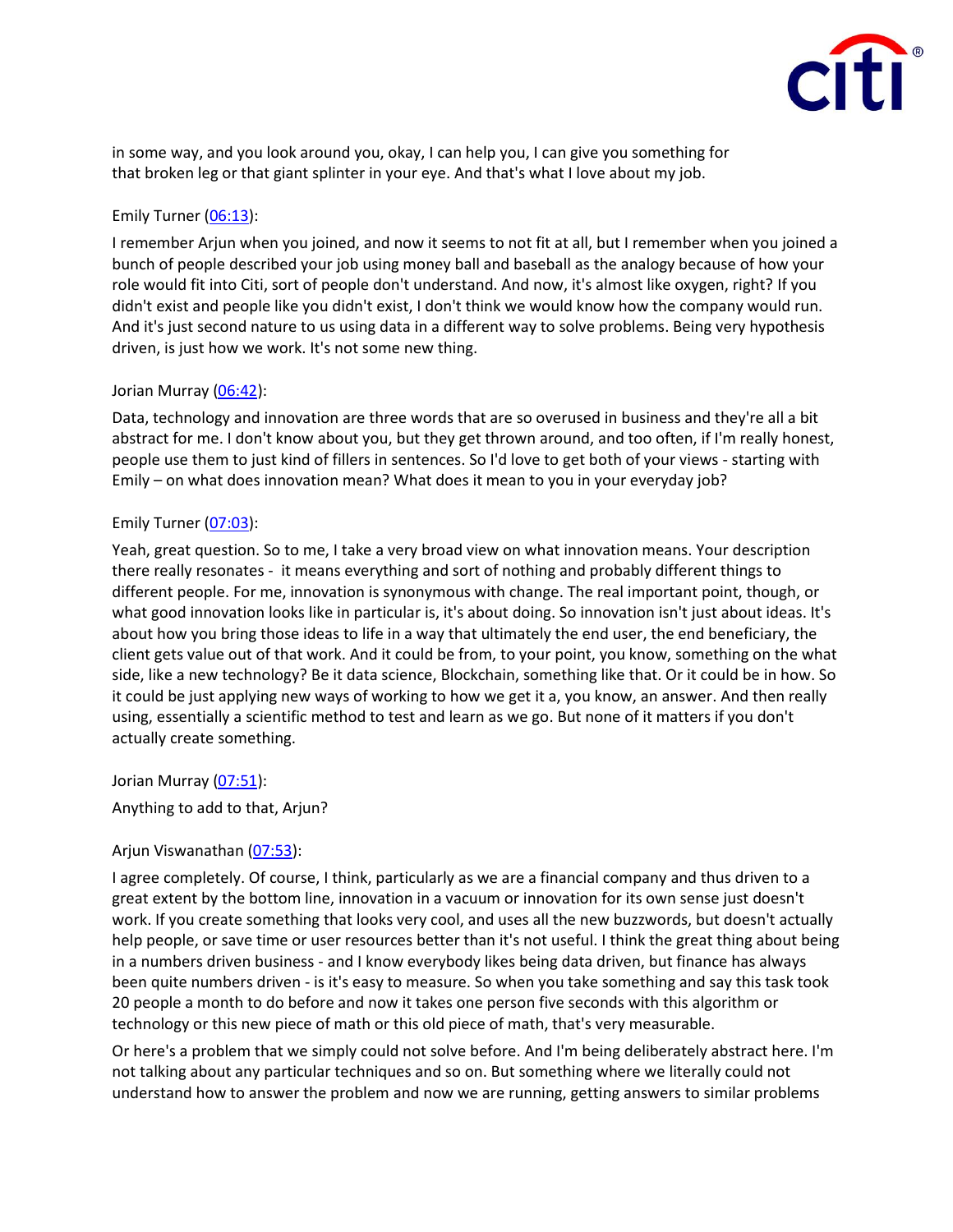

100 times a day. That's very concrete. Of course, it also translates down to we made this change and now we're making X million more, we're using less of resource Y, or people are spending 45 minutes a day less. And they can do what they want with that time. I think that is very key. But yes, it's the execution. Ideas without execution are not useful.

# Jorian Murray [\(09:12\)](https://www.rev.com/transcript-editor/Edit?token=iD0huBKEVlEdjXkkOtWKPv8xeWAjkjgXvNncfG83E74ccaIXefzfu4ollz9gRqaHGdZpi_4K1dYrKR8s1XwpYLmY-Qs&loadFrom=DocumentDeeplink&ts=552.33):

You've both talked about problems. You've both talked about execution. But Emily, where does innovation start? Do you have a laboratory where you're all wearing spectacles and you're looking highfalutin' and you're solving the world's big problems? Or can an idea come from anywhere?

# Emily Turner [\(09:27\)](https://www.rev.com/transcript-editor/Edit?token=gi1nUMxDyp5nTQ0O3lkdeyIZIFleJ1lGteGTYcXx6cbe4AU_naNIBO-7QTvKoLXiqoRu2PQE4gqHQ8NWxba1SA297h0&loadFrom=DocumentDeeplink&ts=567.27):

To me, ideas certainly don't come from inside walls of a select group of idea people. Ideas come from everywhere. And it's about really understanding how is the world changing? How are our clients changing? How is our market changing, taking those signals in no matter what role you're in. So if you're a salesperson, if you're a trader, if you're a lawyer, and then figuring out how do we adjust to that change and there's a huge part of tomorrow that's visible today. So to me, it's not about trying to figure out where is the world going to be in 10 years and solve a solution for that, but it's trying to really describe today and what are the signals that you can see today about behavior change or technology change or how something's being adopted that you know that that's where we're going. And you can build and create something for that. To me, that's not just about it being from everyone, but it also means that ideas don't come from one person working alone. It's about how you bring different disciplines, different perspectives together to then iterate that idea, iterate that view of problem, to take it forward.

# Jorian Murray [\(10:29\)](https://www.rev.com/transcript-editor/Edit?token=71NAbTNlwBknowuRI1gTNYszTSY_aL2wWR11XnGQ14IcY-ebt8N_PaaV-p4hyqeZNviaObb2PibgywqCzalnszuNrWo&loadFrom=DocumentDeeplink&ts=629.09):

And related to that Arjun, I remember the first time we met. You greet everybody with a big smile on your face, saying how can I help you today? I mean, it's as simple as that in your head, right?

# Arjun Viswanathan [\(10:39\)](https://www.rev.com/transcript-editor/Edit?token=_E8x9HbEolNTGJOUg8YJVC0JJSUFCGa7n9JizpUl3aJZrQdk4t021y8gC1-ei240l0mRiMflNI6Ci50FainV9xj7cpo&loadFrom=DocumentDeeplink&ts=639.49):

Absolutely. I think to take that thread and tie it back to something that Emily began, I think it's really, really, really important not to have innovation be the exclusive right of some team sitting in a temple somewhere. That's absolutely the wrong way to do it. Similarly, with anything in Code School, like whether it's artificial intelligence, or machine learning, or data science, or innovation, and so on, only allowing one small team to do it is ridiculous. Ideally, everybody should effortlessly be able to access the ability to innovate, and so on. So uh, concretely, for example, where do the ideas come from? We do have several labs, but we have lots of ideas that come from all parts of the business outside the labs.

Emily is extremely approachable, despite being extremely senior. So, you know, frequently people just walk into our office and say how about, or we have a problem can you help us with X. And Emily has a formidable network. So she's really good at connecting people with other people whom they ordinarily would never have met. But that she has a real knack for finding the magic combination.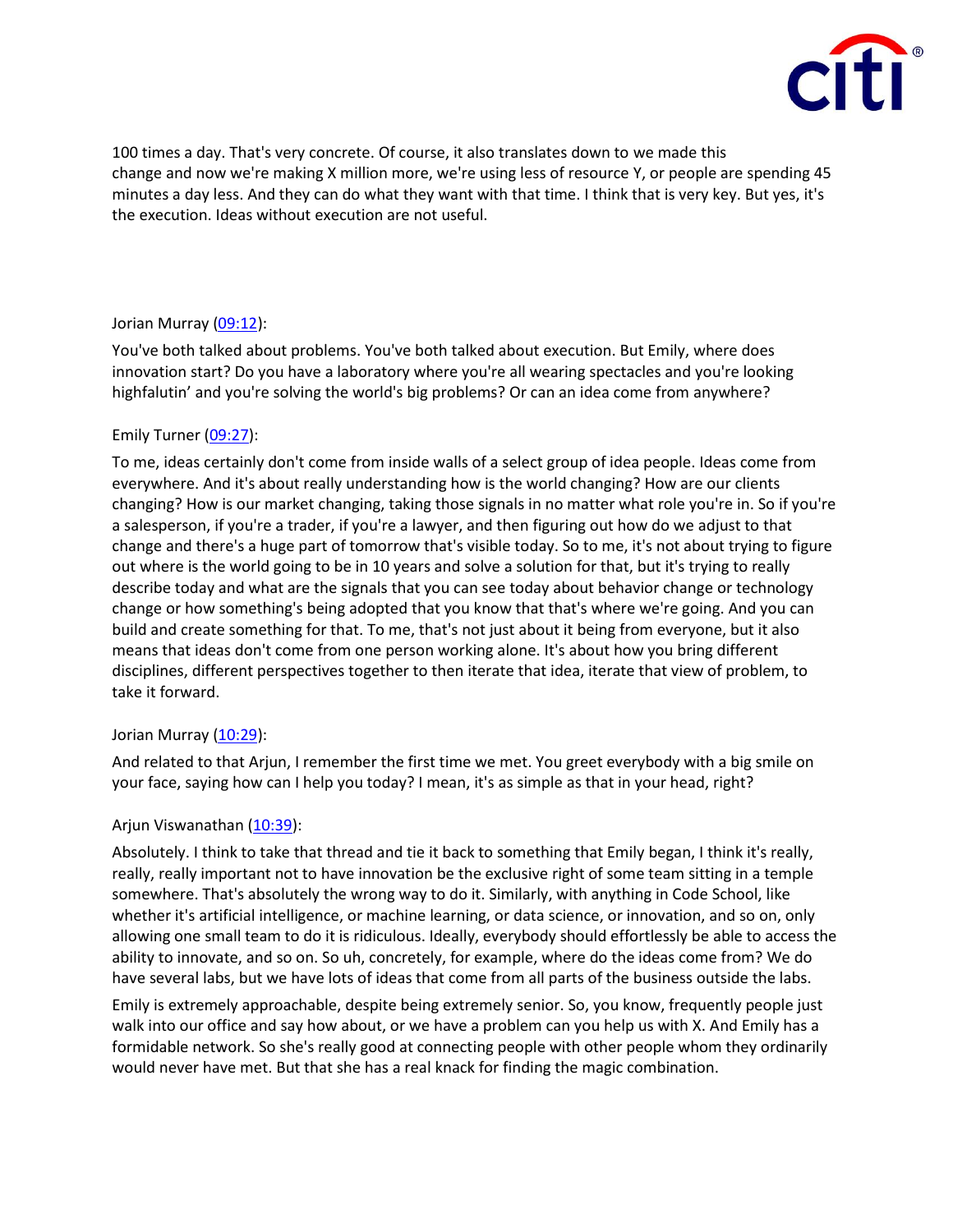

# Jorian Murray [\(11:42\)](https://www.rev.com/transcript-editor/Edit?token=NzcU-XqKXbqGgSU7uqVq-ra_WuPuxLck1AMjmJTCPmTuK44-TKwktinCuu_DmgqGTJEMZakB6kPKoMUdDIlfRp9vl0Q&loadFrom=DocumentDeeplink&ts=702.28):

You're gonna get a pay rise this year, Arjun. I like this. But all of this language is typically associated with startups in London, it's Wall Street in America, it's Silicon Valley. I mean, Citi is what, 200,000 plus people. You're all over the world, you've been going for more than 200 years. Are you really telling me that an organization that's big and large and established as Citi has this innovation for energy?

## Emily Turner [\(12:05\)](https://www.rev.com/transcript-editor/Edit?token=1QARW5bancT6dHhyecmKnLhVi7pQshEqwZnlys8IwTL_TC3yhQ-TfNXIG2nDhdzfFo4UYrzlqwrK0TUzrFkseBoZ1qY&loadFrom=DocumentDeeplink&ts=725.89):

To me, the way we work, and what we do is no different from a startup too, in Citi in many ways. And I think what we have at Citi, and for me, you know, I've always sort of questioned myself. Am I an inside of a big company person who's good at making sort of small changes, or am I work at a small company who wants to work with big companies and be successful there? And certainly, from my time at Citi, we are able to make huge change, make huge impact, try things and have the benefit of existing client relationships, existing teams, existing expertise, a variety of tools. Which as long as you build on them, can actually accelerate your path to market and what you're able to do.

And so to me, there's many trade offs between a big company and a small company, but we can still work in the same way, you know, we certainly bring the same optimism mixed with humility and openness to being wrong. But then we have all of these great resources and to Arjun's point before, a network of 200,000 colleagues who each has some sort of pearl of wisdom that you can harness in some way. And that's before you even get to the network of clients and vendors of the portfolio companies who are all pulling in the same direction.

# Jorian Murray  $(13:17)$ :

Please, either of you answer this question. But is it an advantage having the global network that you have for innovation? Or does it hold you back?

# Arjun Viswanathan [\(13:24\)](https://www.rev.com/transcript-editor/Edit?token=MGKKiu5haX3vOp1eZ7qDa9BuaqZ4QAtwRSZ3ze_QNwbB0yvTh6rfOntRCu5J5LOuGGXvR_OYplgOaOqcRiL4ZEqVxE8&loadFrom=DocumentDeeplink&ts=804.93):

I think it's a massive advantage. Because we try really hard - and I think we more often than not get it right - to have all the flexibility of a small innovative company, while simultaneously having the massive safety net and the laboratory where you can try out ideas and fail. And fail fast is the term that's massively overused. But it's actually quite hard to fail fast if you're a tiny company. You basically bet the firm on one, two, or maybe three iterations. And then after that, if you haven't managed to crack the problem, you're done. Whereas at Citi because you have 200,000 colleagues and 90 countries, many thousands of clients, potentially many hundreds of subproblem arenas they can claim, you really can try something out. And very quickly, if it's obvious, it's not working, there's absolutely no shame in declaring defeat and moving on. In fact, you're encouraged to do that quickly and try the next thing.

#### Emily Turner  $(14:13)$ :

That is very much my experience at Citi. And as Arjun said, we're encouraged to try things, we're encouraged to be bold, encouraged to be brave. But then if it doesn't work, cut your losses, move on, try something new. And then both for yourself as well as for your colleagues and others, share out that learning of why it didn't work, because chances are it'll also help shape someone else's thinking and some other idea.

Jorian Murray [\(14:34\)](https://www.rev.com/transcript-editor/Edit?token=H43rAepD6xR7KHizas2lOw5XuPI1UAm4Xu1yAa5UKy3UVEDXAZmpNfswCuUcp0WWzDQRt09DNuSH5C7uf4-Ww5glJlc&loadFrom=DocumentDeeplink&ts=874.76):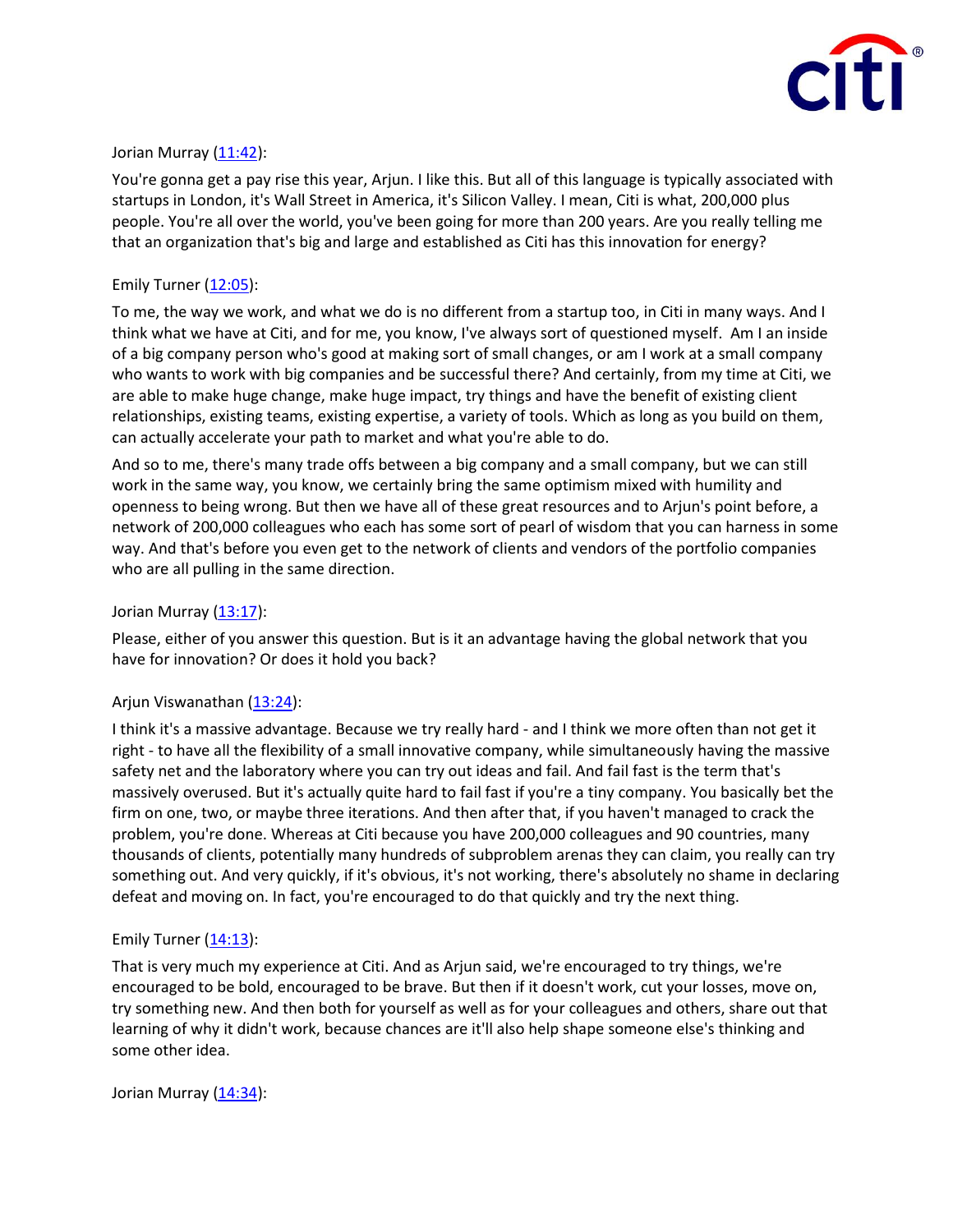

Lovely. I'm going to ask you about what techniques you have to really broaden your approach to innovation. I'm really alluding to the fact that you collaborate with so many people, so many outsiders, so many kind of small startups. So talk to us a bit about that, please.

# Emily Turner  $(14:49)$ :

I think it's the Holy Grail of both startups as well as large companies to be able to work well with each other. Are we where we need to be on either side? No, it's hard for small companies to get into big companies, it's hard for big companies to move in a way and necessarily understand small companies. That said, there's huge progress has been made and we work with many small companies, many startups in lots of different ways across Citi. There's three that I think about, sort of first and foremost. So one is that, particularly for our commercial bank, we are a bank to startups as they grow, and they scale. So as they look, you know, to have suppliers, to have customers in multiple markets, we want to provide them with the banking services that they need to scale their businesses.

Two is that we very much from a product development, from a capability development, want the best solutions for us and for our clients. And we recognize that many, many times those won't be home built. And so we work with startups across geographies, across businesses and functions, really to identify what are the capabilities? What should we be doing, working with others? And so it's, you know, often partnerships or vendor relationships. So that's the second leg, I would say, of, you know, how we work together.

The third is that we are a very active corporate venture capital firm. Where particularly in that second category, where there's an opportunity to not just work in a traditional, say vendor relationship, but where we can potentially co-develop a solution. Maybe where Citi has a unique need, or we could be their first large customer and help them with product development by leveraging our own customers, or you know, we have a scale to the problem or expertise, then we also look to become a strategic investor in ways where together one plus one equals three. And then in some cases, those companies scale as well and need Citi's investment banking or other, so all of these things are very virtuous and come together.

#### Jorian Murray [\(16:35\)](https://www.rev.com/transcript-editor/Edit?token=D-siRYuPIh-6f4S7Kfhx6ZHHBlNf6zrGJwj6mnDFZXq0grLgA6-O7XAVUaxRiK5EP5UqJW0j5Hvo7E5P2qgZHFoKyRQ&loadFrom=DocumentDeeplink&ts=995.67):

Arjun, if any potential partner was listening to this, what would you say to them to encourage them to partner with Citi? What could they get out of it?

# Arjun Viswanathan [\(16:44\)](https://www.rev.com/transcript-editor/Edit?token=FDux7uYaxvmpbL64zLYuu5b6qhDeKP7ct7_UgMUuxbamuEVULMbbmC7Gh-zbNGn5BDEVcObsmjWjjwp4O94xFSHIKdo&loadFrom=DocumentDeeplink&ts=1004.53):

I think they would get the chance to test out their techniques or product via Citi on a huge array of potential clients. So, it's the market network effect. They will also get access to the feedback of very curious, very smart and very honest people within Citi who can help them rapidly pressure test their ideas in a way that's much faster, but also much safer, than maybe doing it in the outside world. Those two things, I would say. And it's also quite good fun, I mean, in this era of working through a pandemic, and working from home, and so on, I think a lot of people have had very polarized experiences. Some people have grown to love their job a lot more genuinely and some people have realized that it takes a lot physically and emotionally out of them.

So, I was actually surprised to find that, well, not surprised, but the pandemic really helped me understand the bits I truly loved about my job, the bits that give me energy. And honestly, I don't think there's anything wrong with that. A job is a big part of your intellectual and other life. And Citi also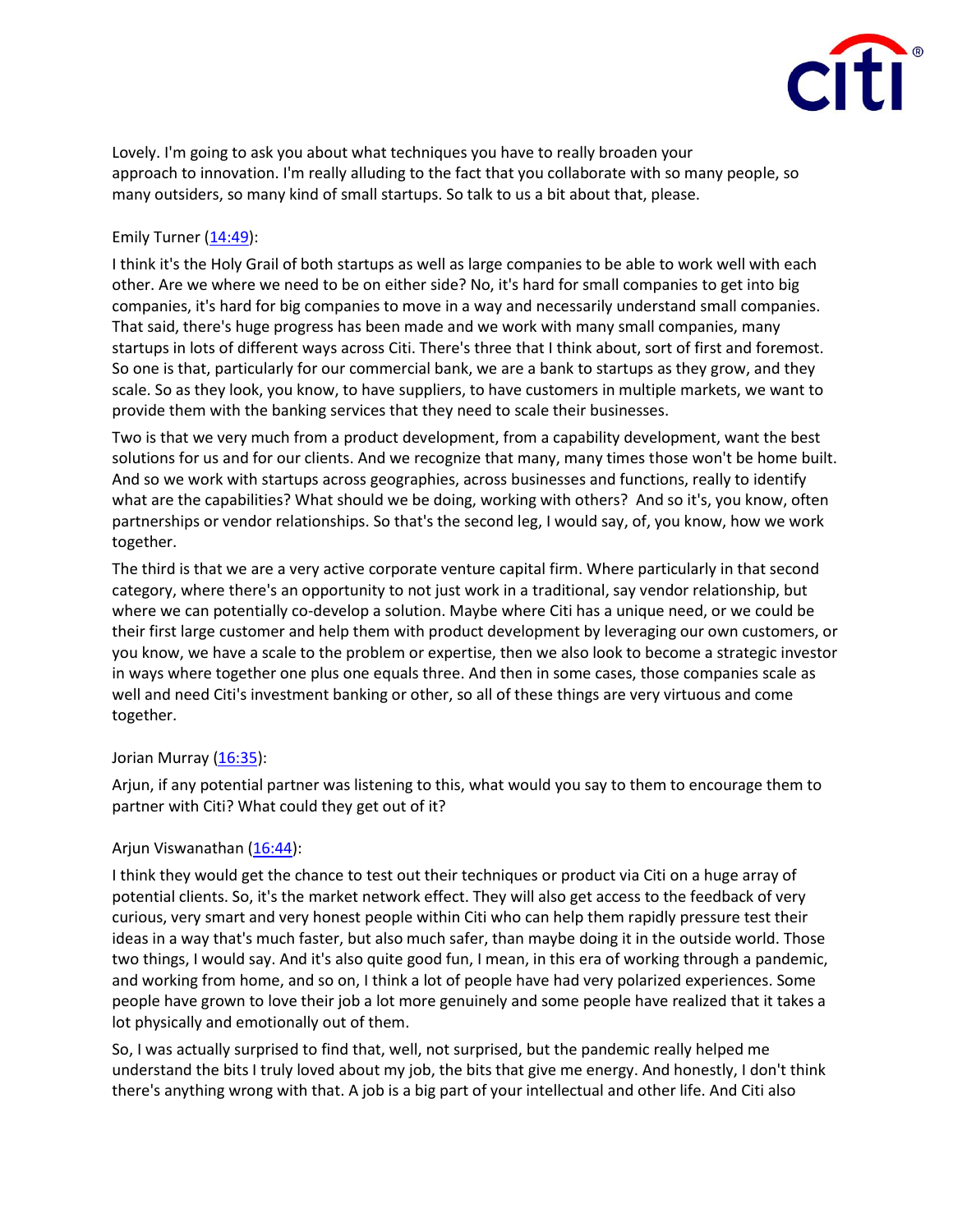

offered us the opportunity to carefully cut away the bits that we didn't like, which was quite a pleasant surprise. So, I would say this to potential partners, if you come and work with Citi, I think will really try and optimize the experience for you.

Now there will always be certain bureaucratic procedures and delays of ordering software and hardware and so on and so forth. But over and above the standard guardrails, I think there's a real ethos in Emily's world, of optimizing the experience for the consensus. Making sure that people really have fun, and they can create something great, but also be really happy doing it.

#### Emily Turner [\(18:28\)](https://www.rev.com/transcript-editor/Edit?token=VDCUHlcMCjeHIKOHcrf6bJwVve4neiMbcoO4wZ9_Bigu5_P8kASKSSvmZ_Pu7YXWqsHtLDBbuA8M9PGDvUM2-7lbgbE&loadFrom=DocumentDeeplink&ts=1108.25):

I think it comes back to, your point Arjun, on some of the stuff that you've said, Jorian, before. When I think about the role of dedicated innovation teams, it's not in many cases to come up with the best ideas. It's actually to create enabling tools that makes it safer, easier, more controlled for everyone to innovate. And so when we think about how we work with startups, a lot of what we've been doing over the last 12 or 18 months is making it easier for all of our colleagues in technology, in business, in functions to work with startups through a variety of tools through simplifying processes.

To me, when I think about sort of how two different innovation teams really add value, it's unleashing the 200,000 colleagues across Citi by making it easier for them to innovate, and then importantly, to what Arj said as well, in ways that really bring joy to the people working on those projects. And so one of the things that people don't enjoy about the innovation process, let's try to figure out ways to simplify, to remove, to automate those steps and processes for not only us at Citi but also for our partners on the other side. And so actually, I would turn that sort of "what is the role of innovation teams" question on its head. It's about helping other people innovate more so than to come up with the next genius idea.

#### Jorian Murray [\(19:36\)](https://www.rev.com/transcript-editor/Edit?token=zocS1-KIpG-IVUvsTMw3Tz8LU_WPNaBkVKCnVry8fXXk2bx9ZdWIqbaOf0Ihw-FDauqkaau0QM9XxewGPPwxpews9iI&loadFrom=DocumentDeeplink&ts=1176.18):

I think you both talk very compellingly about the approach to innovation and the kind of culture of innovation. Could you give us some practical examples of when the light bulb metaphorically went on and you changed something instantly?

#### Arjun Viswanathan [\(19:48\)](https://www.rev.com/transcript-editor/Edit?token=c6J3xBK_eP81jALuylP4vRkZJ0sxhadr-e6_6iradw4ssMP9YijgKL4yL9huFqm_yD7jWTLov-4zTQGYP8_BtpAKCv0&loadFrom=DocumentDeeplink&ts=1188.96):

So, this is the recent micro example from a big set of examples, but there's a certain process that involves forecasting our revenue. It sounds a bit boring, but it's quite important. And it normally takes a bunch of very hard working, very overworked colleagues in finance several weeks to do properly. Now, of course, we have a lot of very precise data on how much revenue we made up to any particular point in the year, we also know what markets are doing, what they're likely to do. So it should be possible to put this all together to automatically forecast where we think our revenue is going to be. And this problem was brought across our desk just from again, a relatively junior person in finance, sort of shyly bring it up and say, I don't know if you can help us, but our lives are made miserable, because.

And when we thought about it, we were like, okay, interesting problem, How will you solve it? And the solution was actually quite easy to code up. So nothing very fancy. A very simple automation algorithm. But now, something that took, say, 20 colleagues the best part of a month to do can be done in seconds. Overnight, an enormous amount of human drudgery has evaporated and it's just there now. So people can't imagine a world where this will not exist, if that makes sense. So it's a little bit like moving from outdoor plumbing to indoor toilets, and you're like, wow, what are we thinking? Go into the woods where bears can beat us up.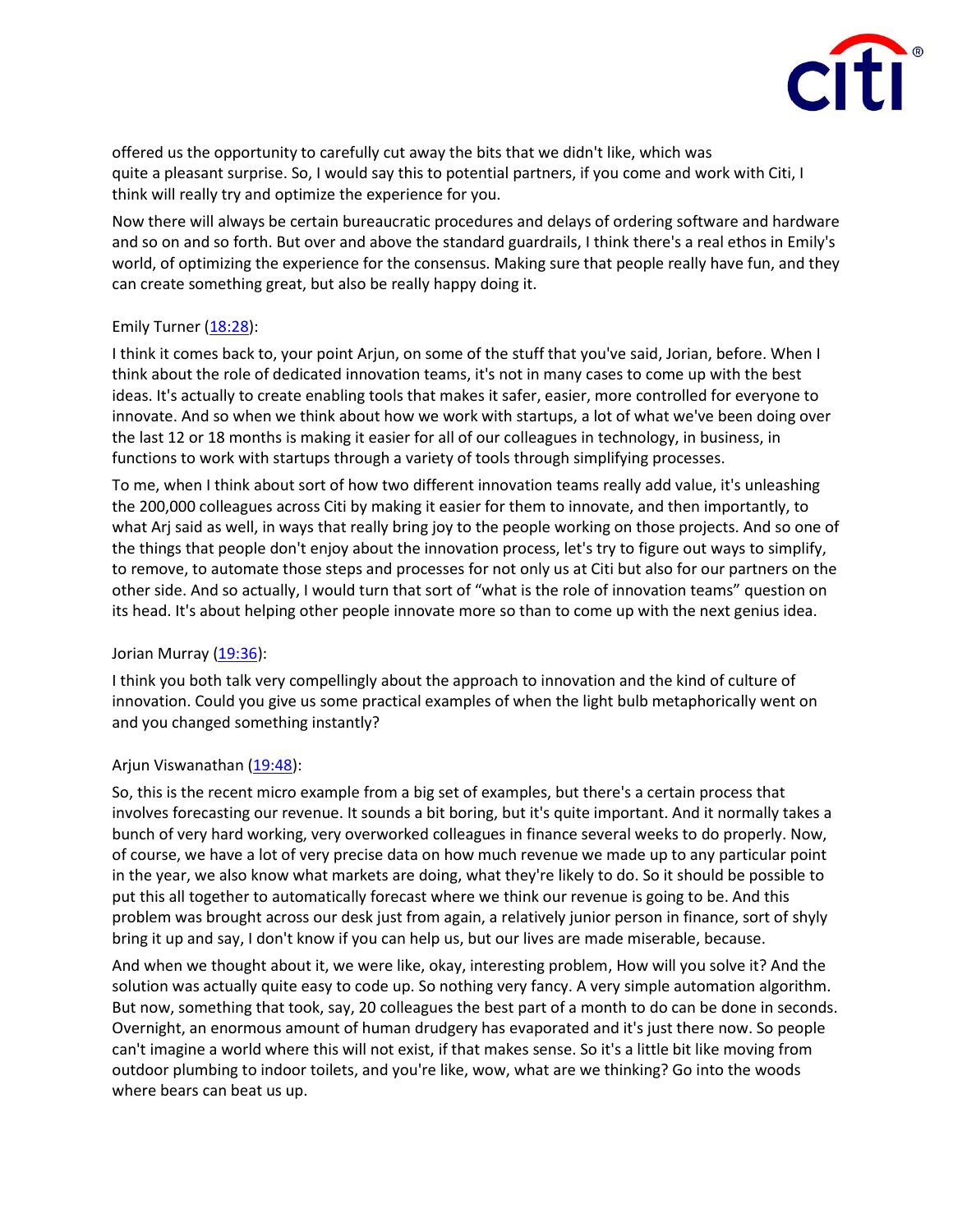

## Emily Turner  $(21:12)$ :

Similar to Arjun's example in a certain way, generally speaking, the people who I find to have the best insights and, you know, say, this isn't working, how might we do it better, is there a different way to this, are the people who are doing the heavy lifting, right? So it's not the manager of the heavy lifters or you know, someone above that, it's generally the person who's doing the work day in day out. Understands deeply how something works, or doesn't and the frictions. And a number of years ago, I was pulled into a room with a whiteboard, Arjun knows his story very well. And two colleagues in our security services business, trying to explain how proxy voting works to me. And at the time, I was extraordinarily unfamiliar with how proxy voting works. And other than, you know, sort of cursory, newspaper reads around large proxy fights or something like that. And what I learned very quickly and overtime dug into with them is it's an extraordinarily complex but extraordinarily valuable investor-to-issuer process that allows investors to have a say in corporate governance and how the companies in which they invest are run and the choices that they make. That said, highly broken.

And these two individuals were able on a whiteboard, to explain the complexity, but also had a very simple idea of how to fix it. And, you know, at the time, many innovation ideas were sort of throw in AI, throw in blockchain, probably a little too early to say throw in quantum. But their idea was just to totally reimagine the process, totally reimagine the roles and responsibilities, but get a better outcome for issuers, for investors and for the intermediaries in the chain by just starting with a blank sheet of paper. But it didn't require blockchain. And it didn't require these things. But they had a different way of approaching it. Today, this is a standalone company. We've divested it from Citi in 2020. They employ over 100 people. One of them is the CEO of the company, the other one's part of the management team. And this is live in over 10 markets and being used by banks, by issuers, by investors around the globe. And they continue to thrive and grow on the back of an idea that came from someone really in the coalface who just thought, how can I make this better?

#### Jorian Murray [\(23:26\)](https://www.rev.com/transcript-editor/Edit?token=FbL-LNi6uAeTlfZsggqJxgl7Ft5aXtSf8mtRXZNJvOtgXgUywrJhUUEi3FvF9rTVwDPKubFCN9RFnDz7BZY8bVXUA3I&loadFrom=DocumentDeeplink&ts=1406.32):

Speaks volumes to a culture that will start with a blank sheet of paper when something is existing. I think that kind of sums up everything you've been saying about the culture. I'd like to ask you both, almost to send a message to any young undergraduate who might be listening to this, who might be surprised the way we're talking about a bank. Give a little commercial break, really for someone who might not previously have considered banking as a career as to why they might want to come and join the team. Arjun, you go first.

#### Arjun Viswanathan [\(23:56\)](https://www.rev.com/transcript-editor/Edit?token=zN_LwfabCtuGXI6O7Irk9j4g34fJegBIoGW1-Gjtj_UgtykXZNK0gLKOE-Rl-Z_CiFLO7_jgWte2__eiJIeGLsmBoz8&loadFrom=DocumentDeeplink&ts=1436.38):

Well, I think I like working for a bank, particularly Citi because it's the variety and the frequency of problems. So I haven't yet, although I look quite carefully at academia and tech on a regular basis, I haven't really yet found a different place where I can work on 40 or 50 different problems a year and very quickly understand if I have succeeded or failed and be able to move from problem to problem without friction or penalty. I think in academia, you basically bet the firm on exploring some problem deeply for 10 years. And similarly, in tech, if you work at Company A, it's quite difficult to use the tech stack of Company B, inside there, even if it's better. So we have this extra amount of freedom where you can pick and choose technical components, mathematical techniques.

The other good thing about a bank is there's a lot of really good mathematicians in banks. We tend to forget that banking has sort of taken the cream of the qualitative sciences for the last four decades. This is not to say that you have to be good at math or anything, but there's a lot of smarter driven people in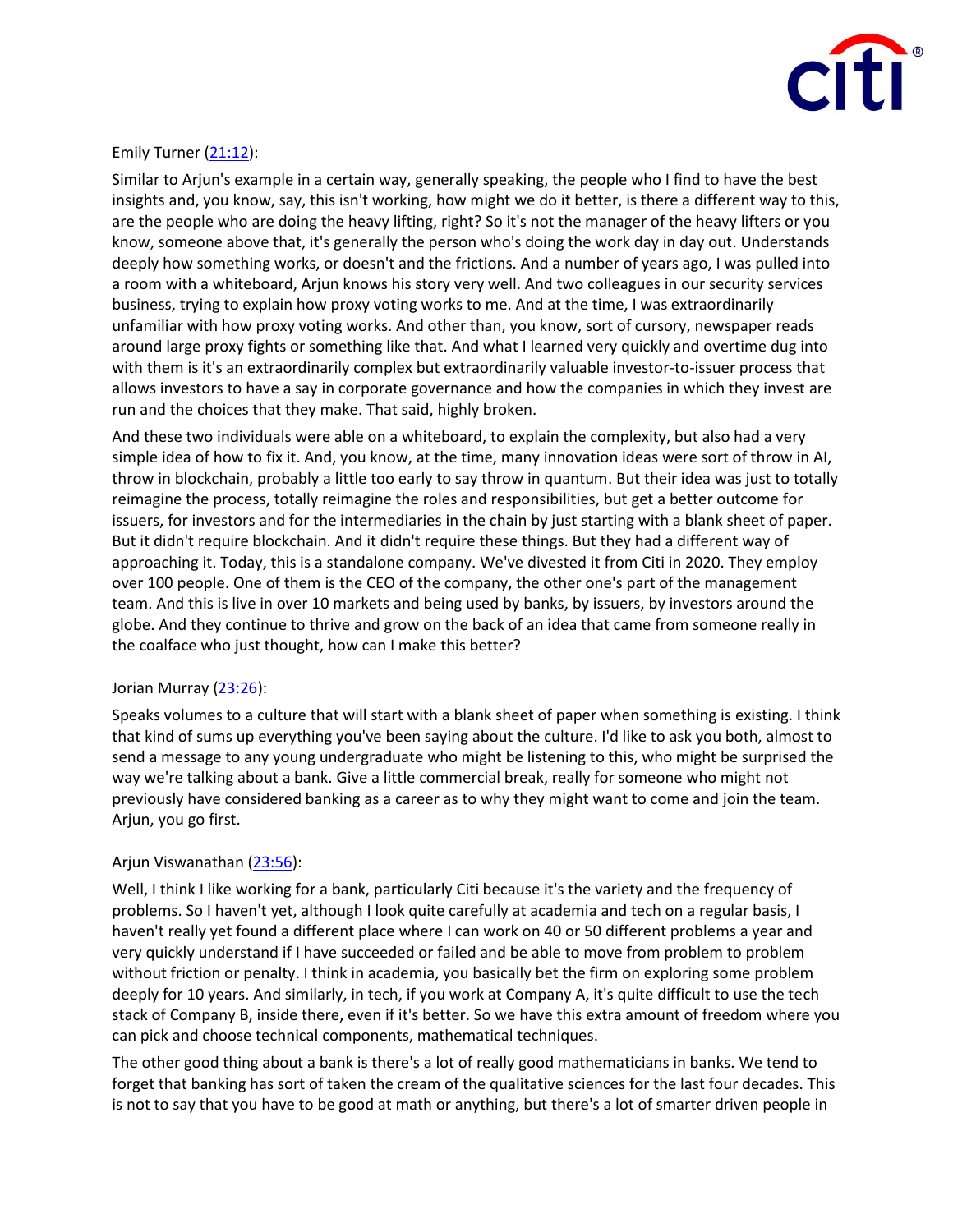

banks. That is a massive untapped resource. The last thing is we also have large resources like we have larger than average compute grids. We have a large IT department with a budget in the several billions of dollars. We have a huge amount of very diverse and very interesting data, if that's what makes you happy.

Citi in particular is active in 190 countries. So big breadth of potential problems to solve. So that's the commercial. I think I'd also like to extend a bit of a commercial to people inside Citi. Not every one of our 200,000 colleagues is able to gloriously and seamlessly innovate 24 hours of the day, but why shouldn't we all be able to? So please reach out to Emily or me or the equivalents in your divisions and we'll see what we can do.

# Jorian Murray [\(25:41\)](https://www.rev.com/transcript-editor/Edit?token=cOmWVlBW8pgMKcrKXTXEtYO-AL7tuOCDtMmCd6OKKaYaZ40W2KbVE_wD3DRTad8BByYXsDMpX0j7hhDW34X-dZzg5YA&loadFrom=DocumentDeeplink&ts=1541.02):

Lovely. Thank you very much, Emily, I'd love your answer to this as well. I'd love to throw in also that I hear from young people who've joined Citi, that they love the fact that banks actually affect change. It's not theory, it's not lobbying for things like climate change and sustainability. Banks are extraordinary places in terms of effecting real change, aren't they?

# Emily Turner [\(26:03\)](https://www.rev.com/transcript-editor/Edit?token=ySuMzOvfC3yPfnccxHdOe0dEOOidK_TNw7NxdKGVGDDio24jGy7BdQyQJH5esYuesw5RTSaw_qm93n3nhBtFX_Frj-Q&loadFrom=DocumentDeeplink&ts=1563.14):

Yeah, so I mean, I definitely think banks are a place that can affect extraordinary change, particularly the bank like Citi, which is different from many others. We offer products and services that have to do with the daily life of our clients, be it payments or custody. Things that are more infrequent, be it risk management or hedging, as well as the once in a blue moon life events like mergers and acquisitions. And that's true of companies, public sector, the whole variety of things. And we have a role to play in that daily life, those special events of companies around the world and ultimately help them with their financial services needs to power that change, that growth, that outcome, which is extraordinarily exciting to me.

I think the other side of it, too, just going back to some of what Arjun was saying before, and a lot of this predates me. But I see it in Citi's culture, because Citi has been founded on being in many countries, many of Citi's leaders from years ago, were sort of developed as leaders by going from country to country to country in some ways, like some, you know, I've got friends in the Foreign Service who go to a small country, to a high risk country, and you sort of earn your stripes in these different markets, these different environments. And some people at Citi still very much do that and have that sort of multi country career trajectory. But I think what it's actually instilled in us is that there's huge value in career development and progression by looking at something different.

And so particularly for people who might be thinking, I don't want to sign up for one job that looks like an escalator. And once I pick an escalator, I can't get off. This is a great place to come. Because we're solving so many different problems in so many different places. And the firm puts a huge amount of value on diversity of experience. I mean, I often when I talk to people about their careers, you know, I talk to them about have you proven yourself with a blank sheet of paper? Have you proven yourself as a fixer? Have you proven yourself running with something that works? You know, these are different muscles that you need to train. And Citi really rewards, recognizes and promotes leaders who have that sort of ambidextrous and those multiple skills. And so if you're looking to build those things out and have that variety, this is a great place to come.

Jorian Murray [\(28:04\)](https://www.rev.com/transcript-editor/Edit?token=P7oH64KZ0K3u6oNbuK0yXNv88iftfivtE19P1xOX1DGZmZNaj7SWzIZeYy5bKUhfVdTlQM7NpSGybteAqOpZiEGASDk&loadFrom=DocumentDeeplink&ts=1684.62):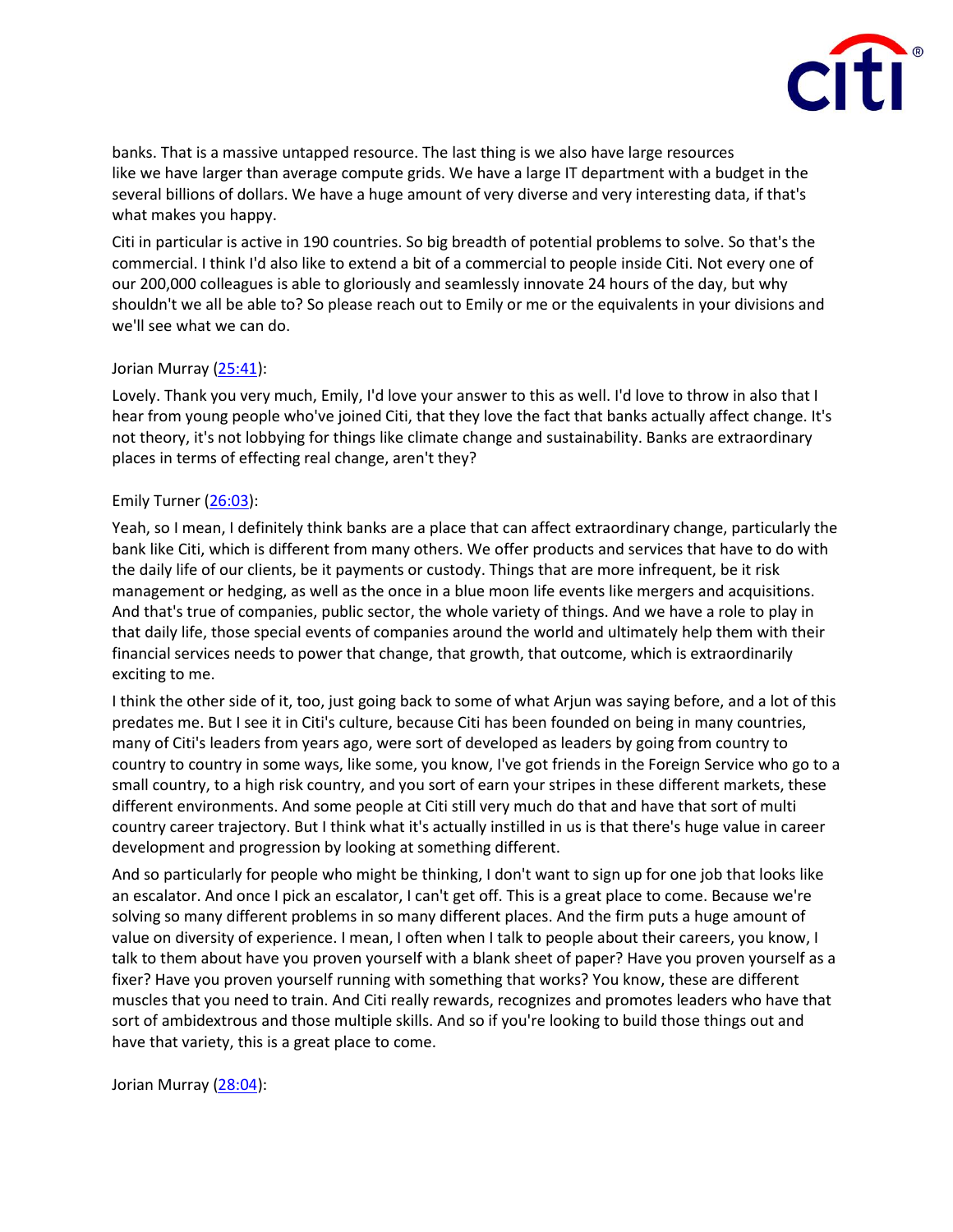

Right. So by way of a kind of trailer for our next episode, which is going to be about geopolitics, I like to ask my current guests, because I know how dexterous you all are, and you're not just stuck in a silo of innovation, but give us a few thoughts on, you know, maybe as a Venn diagram of geopolitics and innovation, any thoughts on, either questions I should be asking my next guest or observations about changes in the world that you would like to see from a political perspective. Arjun, you go first.

# Arjun Viswanathan [\(28:33\)](https://www.rev.com/transcript-editor/Edit?token=cck126gFcbU60iu3Uh_qJHhGvVlaCfktqXdcKYIBN7i1xJhfGL8FrtAgWbHScUOQwItZtanwTjx1uMCWO87XaOdbiMI&loadFrom=DocumentDeeplink&ts=1713.72):

Right. Changes that I would like to see in the world from a political perspective. I think the world's clearly become more polarized in the last half decade or so. I would like to see looking forward a little bit, maybe maybe five to 10 years, I think a lot of this polarization comes from the fact that constitutions are quite inflexible. And if you think of a constitution as the source code for running a country, you really should be able to upgrade it and do releases much faster. So I would love to see more nimble legislation. So you know, there are quite a few important pieces of legislation that really only got passed in the last five years. There are places that still haven't legalized gay marriage, for example, which is unbelievable in 2022. What I would like to see is much more compatible, much more dynamic legislation and also some form of much more real time democracy. So instead of having one election every five years, maybe a more rapid and more rigorous polling of people to see if something is working or not, to enable countries and units to change course faster. And of course, you know, less war, more peace, goodwill to all humans.

#### Jorian Murray [\(29:42\)](https://www.rev.com/transcript-editor/Edit?token=rd_mL7p33kxRZ901YjS6-xJBzgsme_NPqq2dvcy481WYhNuybwoC_lNFHv3u0icrt0YQBbtviSUnAgw5t25Yb5rOX-o&loadFrom=DocumentDeeplink&ts=1782.45):

As a real hospital pass of the question that I throw you there, but I love the way you squinted your eyes and you looked at it from almost an algorithmic perspective. Emily, any observations about changes in the world that you'd like to see?

#### Emily Turner [\(29:56\)](https://www.rev.com/transcript-editor/Edit?token=YAZ2SbxNWFZFgenfW2ofSPDNIpuW9tnKAQxfgj5sKluhkvkf51u-is9eJQZKwx_Q2y-OeFk0Bz7Or1xb4d_8OhF-6Ig&loadFrom=DocumentDeeplink&ts=1796.18):

I mean, I don't want to follow that one, because it will pale in comparison. I mean, I think just overall, there's a big question on talent. And you know, we have a workforce now that spans four generations and to Arjun's point, be it at a government level or at a site level, things aren't necessarily changing as fast as they could or should. And so to me, the geopolitical question is really around harnessing talents in different ways. Today's talent is multi-generational, sort of how do we make those work together. And how do you create rules, structures, everything else that works across geographies across boundaries to solve for that. We're not, to Arjun's point, a continuous release cycle on some of these questions.

#### Jorian Murray [\(30:36\)](https://www.rev.com/transcript-editor/Edit?token=0TOoLeX3b152yainH_LpGWsb77LFpIPfsnSIJAuvyob5tWRKYnuq1BMYGXtUhM1xF9O9d8OouYrdD7e_F_d7vTn9gtM&loadFrom=DocumentDeeplink&ts=1836.8):

So related to geopolitics, as innovators, I guess you're both optimists, are you? You're optimistic about the changes in the world. Do you feel optimistic as we're coming out of the pandemic about the progress that we can make?

#### Arjun Viswanathan [\(30:49\)](https://www.rev.com/transcript-editor/Edit?token=USvSIhHf35BUU2rpjTeP9cT6gUXUtcVJVimDuQ3vPumpuudynS5GHWoeGpi0Bz7Q_HVOsJCIqVgmMw7Ptu7DzVjydeE&loadFrom=DocumentDeeplink&ts=1849.14):

I think by nature, I'm a huge optimist, as is Emily, which is why we get along so well. I'm a technoevangelist. I passionately believe in the power of technology to make people's lives better. I grew up in India in the 80s. Things have changed utterly since then. So for example, I didn't have an MMR vaccine